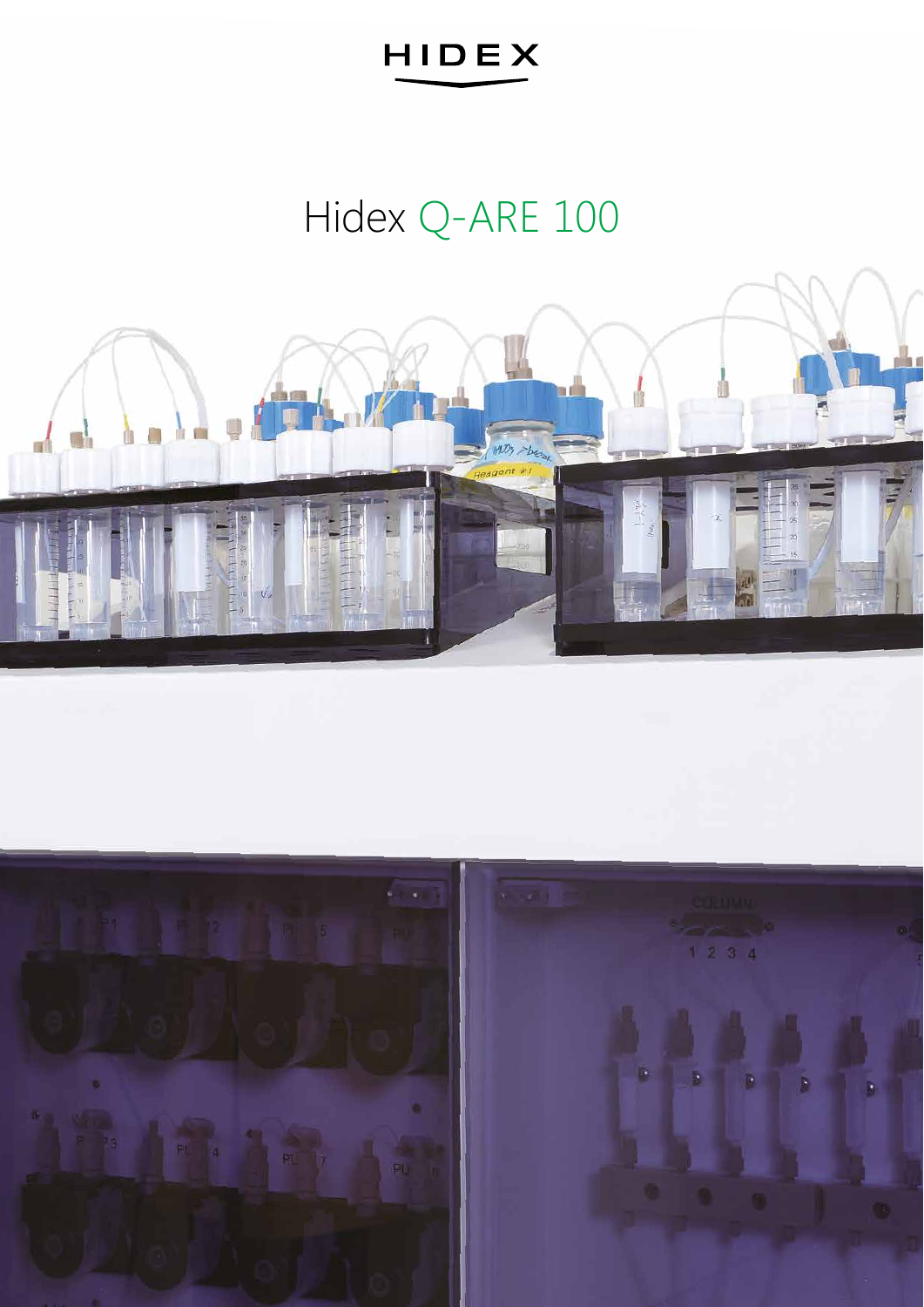Don't spend the whole day staring at columns. Free up your time by automating your radionuclide extractions.

In order to characterize the radioactivity from environmental and decommissioning samples, three stages are essential: sample pretreatment, chemical separation and analysis. For the analysis of alpha and beta radionuclides, the extraction chromatography is the representative separation method. Historically gravity was used for the process. Currently vacuum boxes have been used to increase the speed.

Hidex Q-ARE 100 introduces increased process time and complete walkaway automation.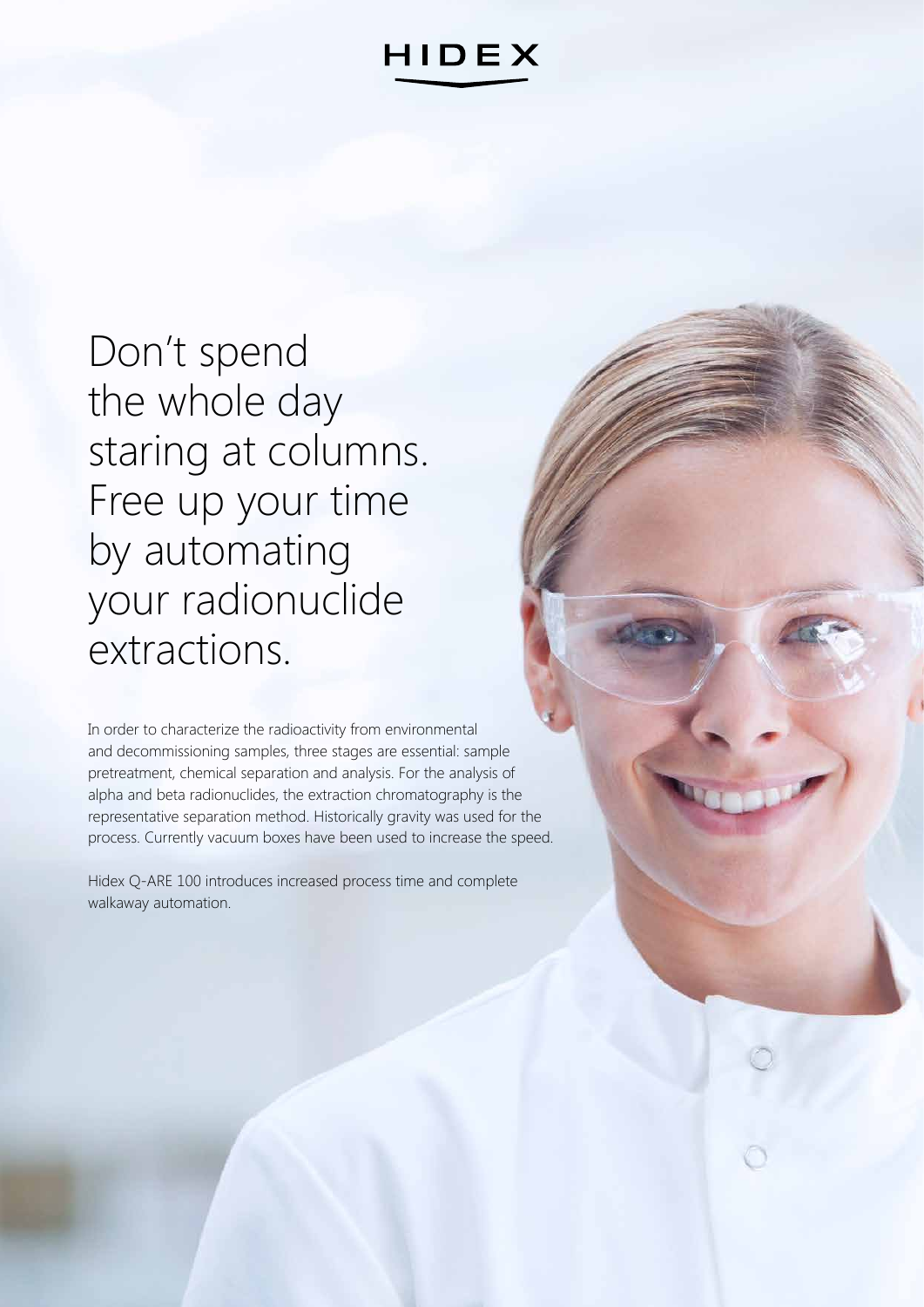

## Quick and Automated Radionuclide Extraction System Q-ARE 100 can help you

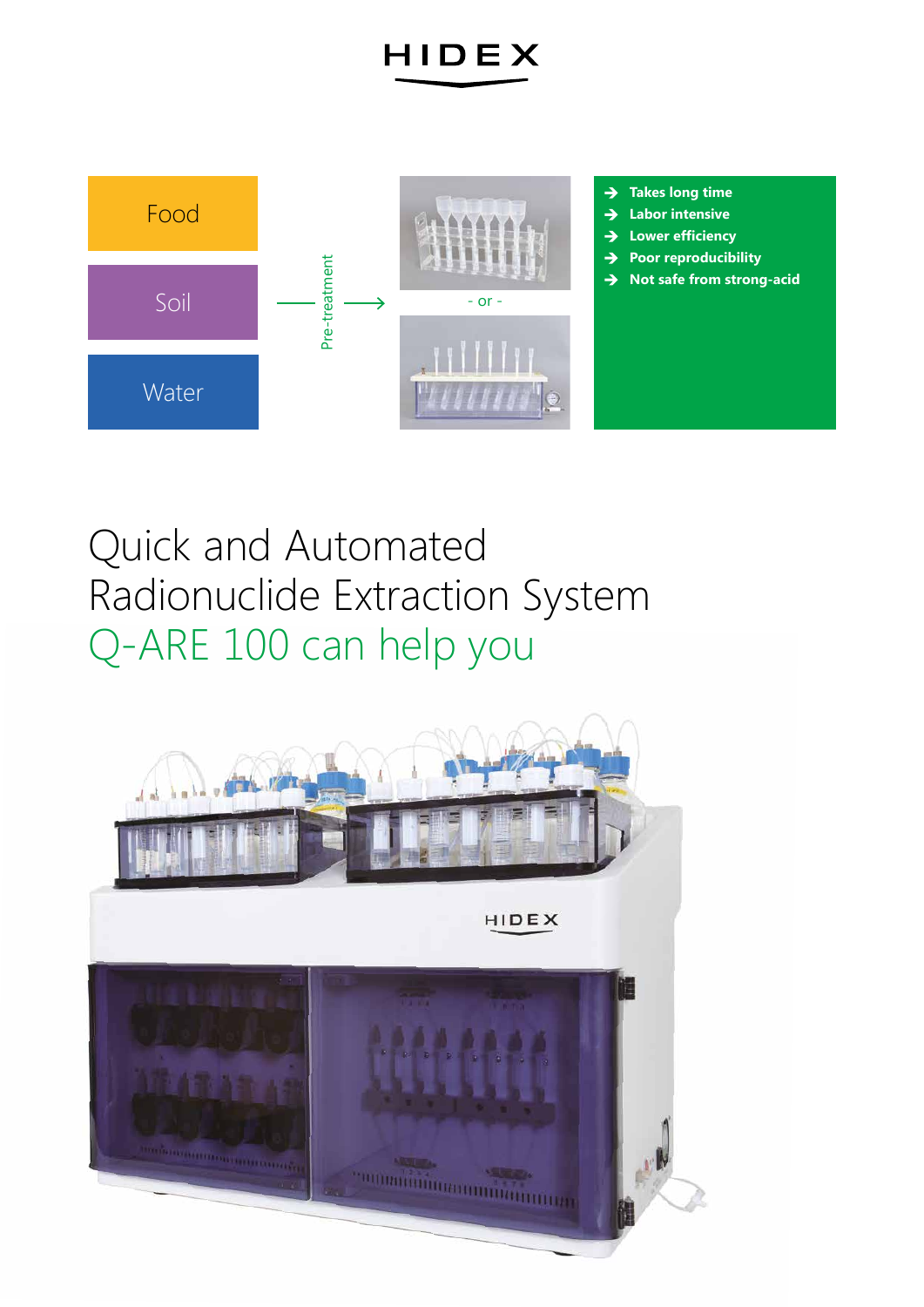## Automated Radionuclide Extraction System

The most advanced automatic extraction chromatography system dedicated to radionuclide separation function. Quick and easy-to-use unattended radionuclide extraction system. User friendly, intuitive, hassle-free

#### **Automatic**

#### **Compact**

- Manual operation is not required so no one needs to watch or care it.
- Flow rate can be automatically controlled following user's need.
- Ultimately, it will reduce preparation time.
- Safety oriented compact design with acrylic doors keeps you safe and enable space utilize.
- With this clean & compact look, your desk will have much more space.

#### **Convenient**

• With one sample, up to 5 targeted radionuclides can be extracted. Application



- + Automatically controlled washing, equilibrium and elution steps
- + Fume-free safety oriented design
- + Live displayed process



#### **Purify your target radionuclides easily. Simple, convenient, intuitive and prompt!**

Simply choose a column tailored for your needs and select the preprogrammed protocol for the column. All common purification techniques such as extraction and ion-exchange are supported with perfect combination of four operation mode.

#### **Single or Tandem Column Mode**

Both Single and Tandem mode have the same operation so it is very easy to use. You can simply choose Single or Tandem mode according to the sample. By programming column, valve, pump, flow rate and reagent for each step, up to eight samples can be simultaneously automatically separated / purified.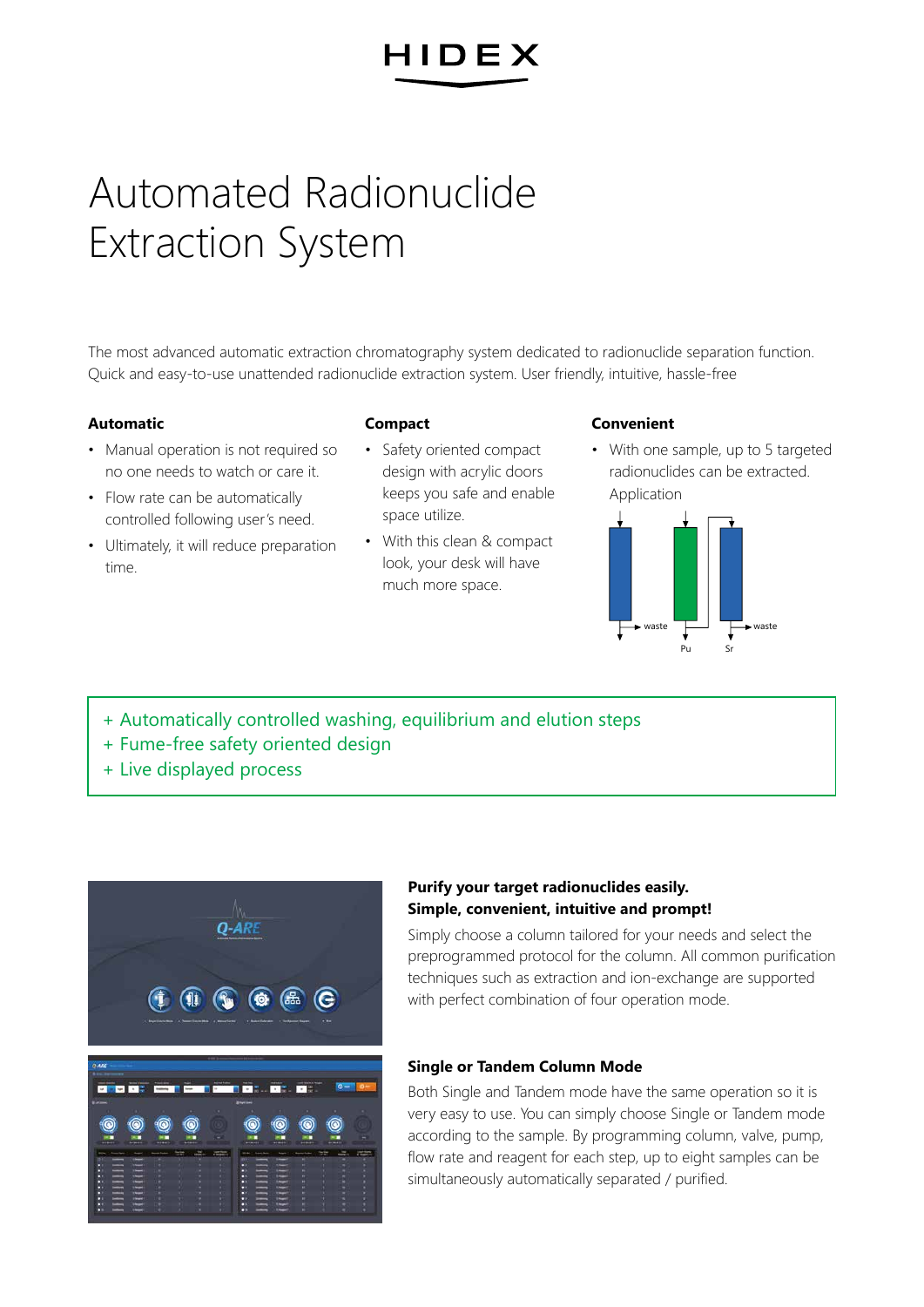

#### **Sample Zone**

Sample zone is located in the box on the top of the equipment providing clean look.

#### **Reagent Zone**

Reagent zone is located in the box on the top of the equipment providing clean look.

#### **Valves**

Every column valve, flow selection valve and switching valve are automatically controlled.



d Radionuclide Extraction System

 $Q$ -ARE  $\overline{100}$ 

HIDEX



#### **Pump**

Using THOMAS\* Peristaltic pump, each column's flow rate can be individually controlled.

With these pumps and columns, it provides with diverse separation methods.

#### **Columns**

Each column's flow rate can be individually controlled. Simply choose a column, fill the column with Triskem\* & Eichrom\* resin, select the protocol for your need.